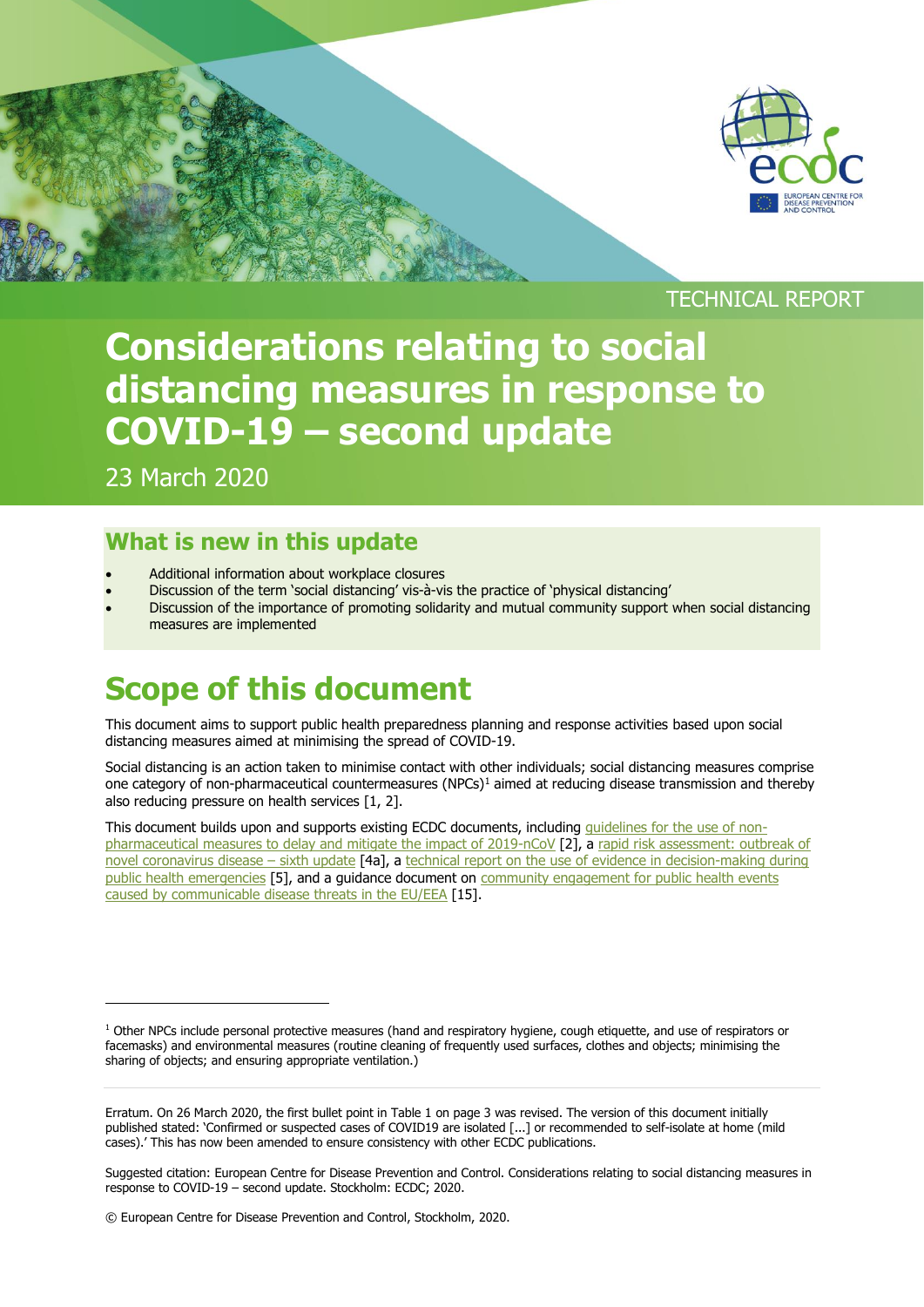## **Target audience**

Public health authorities in the EU/EEA Member States and the United Kingdom.

## **Key points**

- Social distancing aims, through a variety of means, to minimise physical contact between individuals and thereby to reduce the possibility for new infections.
- Decisions on when and how to implement social distancing measures should always be informed by evidence, but they will very rarely be purely evidence based. Social and political considerations will also need to be taken into account.
- The detection of COVID-19 cases and/or deaths outside of known chains of transmission is a strong signal that social distancing measures, such as closures of workplaces/schools, cancellations of mass gatherings, and the quarantine of affected areas, should be considered.
- The early, decisive, rapid, coordinated and comprehensive implementation of measures, closures and quarantines is likely to be more effective in slowing the spread of the virus than a delayed implementation.

## **Background**

With the rapidly escalating COVID-19 pandemic, governments in all countries have been urged by WHO to regard control of the disease as a 'top priority' [3]; ECDC has made a similar call for EU/EEA Member States [4, 4a]. This short guide discusses various aspects of the implementation of social distancing measures, including the decisionmaking process and some of the socio-economic effects that they may bring about.

## **Decision-making for social distancing measures**

The COVID-19 pandemic is an emerging, rapidly evolving situation for which social distancing measures may be justified and implemented as a core component of the response. Public health authorities should ensure that decision makers are aware of, and understand, the current scientific uncertainties related to the virus [5]. These uncertainties include, among other issues:

- The precise mode(s) of transmission of the virus, and the possibility of aerosol transmission
- How long someone needs to be exposed in order to be infected
- The minimum infectious dose/number of infectious viral particles needed to initiate infection
- The degree of infectivity prior to onset of symptoms, and how long a person is infectious after recovery
- Whether seasonality will affect transmission
- Immune responses in humans and duration of immunity.

Mathematical modelling of the effects of social distancing interventions can support decision-making, based on the local contact patterns and known or assumed parameters of infectiousness, incubation time and duration of immunity [30].

Public health authorities should recognise that extra-scientific factors (e.g. feasibility of implementing scientific advice, time pressure, socio-political factors, institutional factors, economic interests, pressure from neighbouring countries etc.) are inherent to the decision-making process. These factors will also influence the implementation of any proposed response measures [1, 5]. Decisions should therefore always be evidence informed, but they will very rarely be purely evidence based.

Lessons identified from previous influenza pandemics (e.g. from 1918, 1957, 1968, 2009), annual seasonal influenza epidemics, and from the SARS outbreak in 2003 may be taken into account in the decision-making and implementation process [31, 32]. However, it is important to bear in mind that COVID-19 is a new disease with its own, as yet incompletely understood, properties.

### **Objectives of social distancing measures**

The term 'social distancing' refers to efforts that aim, through a variety of means, to decrease or interrupt transmission of COVID-19 in a population (sub-)group by minimising physical contact between potentially infected individuals and healthy individuals, or between population groups with high rates of transmission and population groups with no or a low level of transmission. Community-level social distancing measures are needed in parallel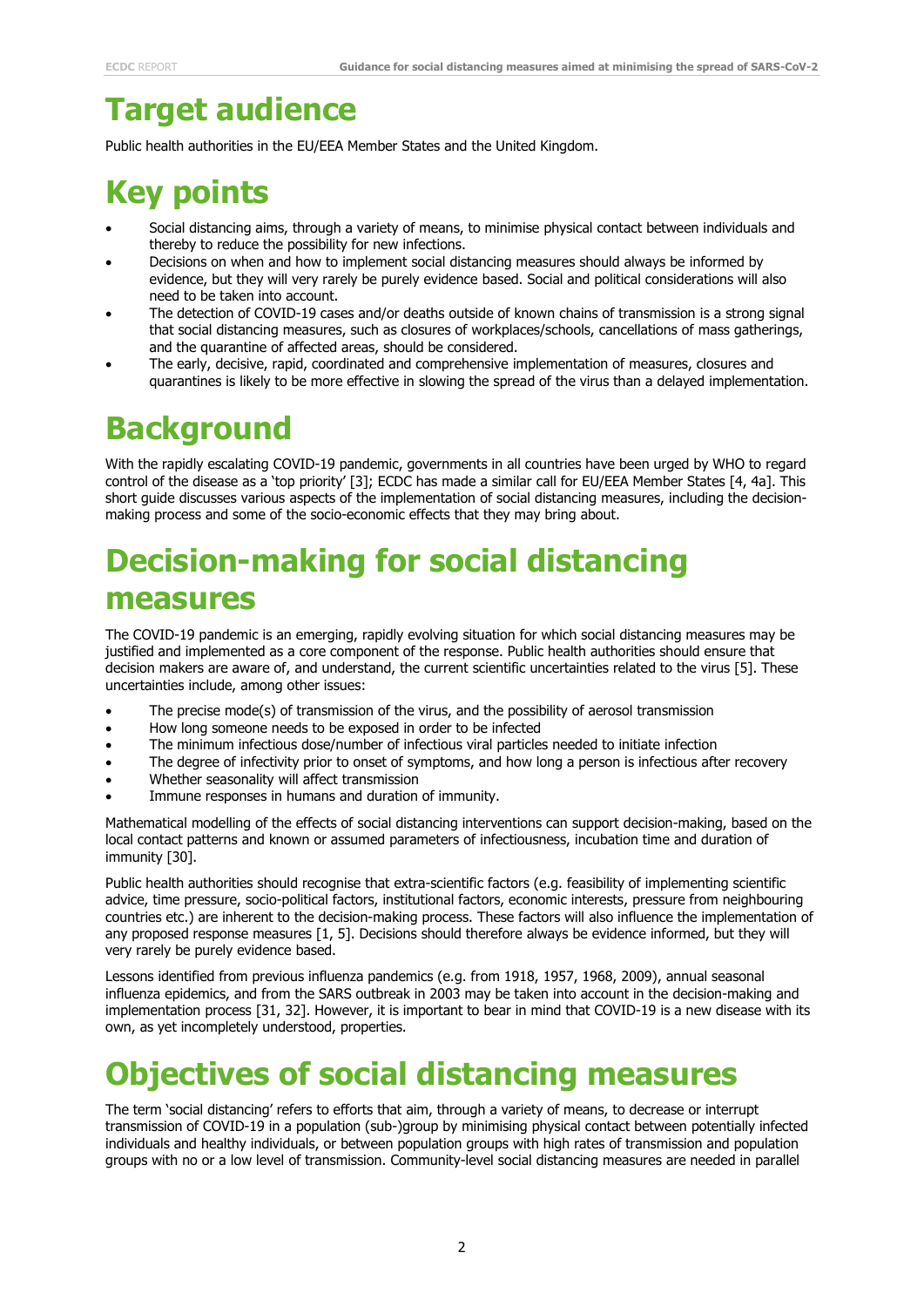j

with containment efforts (e.g. contact tracing [33]) whenever it becomes clear that containment alone is no longer sufficient as a means of delaying the peak of the epidemic, decreasing the peak magnitude to protect healthcare capacity, or protecting vulnerable groups at risk of severe outcomes (Figure 1). There are several different types of social distancing measures (Table 1), and these can be categorised in 'layers', in ascending order of scale. Each progressive layer of measures includes all measures from the previous layers.

It is important to note that the term 'social distancing' focuses on reducing physical contact as a means of interrupting transmission, but while reduction of social contact may be an outcome of that, it is not a specific aim. Indeed, the success of social distancing measures that are implemented over an extended period may depend on ensuring that people maintain social contact – from a distance – with friends, family and colleagues. Internetbased communications are therefore a key tool for ensuring a successful social distancing strategy.





Number of days since first case

| Table 1: Description of social distancing measures and their rationale, at individual and group level |  |  |  |  |  |  |  |  |
|-------------------------------------------------------------------------------------------------------|--|--|--|--|--|--|--|--|
|-------------------------------------------------------------------------------------------------------|--|--|--|--|--|--|--|--|

| Social distancing measure           | <b>Description</b>                                                                                                                                                                                                                                                                                                                                                                                                                           | <b>Rationale</b>                                                                                                                                                                                                                                                                                                                                                 |  |  |
|-------------------------------------|----------------------------------------------------------------------------------------------------------------------------------------------------------------------------------------------------------------------------------------------------------------------------------------------------------------------------------------------------------------------------------------------------------------------------------------------|------------------------------------------------------------------------------------------------------------------------------------------------------------------------------------------------------------------------------------------------------------------------------------------------------------------------------------------------------------------|--|--|
| Individual social distancing        |                                                                                                                                                                                                                                                                                                                                                                                                                                              |                                                                                                                                                                                                                                                                                                                                                                  |  |  |
| $Isolation2$ of cases               | • Confirmed or suspected cases of<br>COVID19 are isolated, meaning either<br>hospitalised (usually for moderate or<br>severe cases) to provide care, or managed<br>in dedicated isolation facilities or at home<br>(mild cases)<br>• In a situation of widespread community<br>transmission, a blanket recommendation<br>for individuals with symptoms to stay home<br>may be given<br>• Isolation of cases can be voluntary or<br>mandatory | • Separating sick from healthy persons to avoid<br>transmission                                                                                                                                                                                                                                                                                                  |  |  |
| Quarantine <sup>2</sup> of contacts | • Healthy person(s) who have had a high- or<br>low-risk contact with a confirmed COVID-<br>19 case, according to the contact<br>investigation<br>• Quarantine of cases can be voluntary or<br>mandatory <sup>2</sup>                                                                                                                                                                                                                         | Usually recommended to self-quarantine in a safe<br>area or at home, and self-monitor for appearance<br>of COVID-19-compatible symptoms; if symptoms<br>are detected, a test may be carried out promptly<br>Separation from other healthy persons to avoid<br>transmission if disease develops, even during<br>asymptomatic or subclinical phases of the disease |  |  |

<sup>&</sup>lt;sup>2</sup> In the context of public health, confirmed or suspected patients of an infectious disease ('cases') are isolated while their contacts (depending on the epidemiology of the disease), who are in general healthy persons, are quarantined. The word quarantine has an inherent enforcement meaning. Sometimes 'voluntary self-isolation', or even 'voluntary quarantine', or 'selfquarantine' are used to infer that persons comply voluntarily to public health recommendations.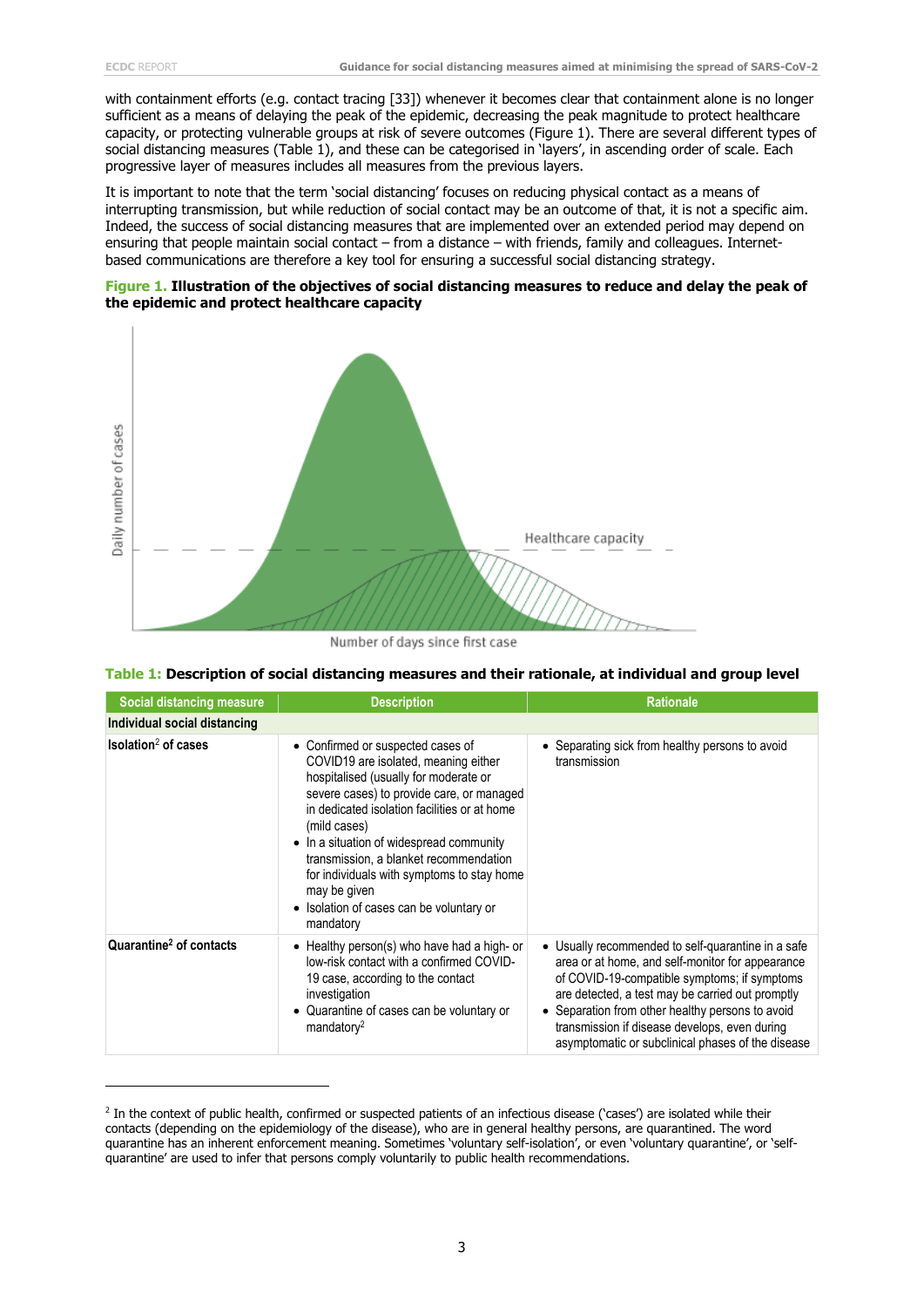| <b>Social distancing measure</b>                                                 | <b>Description</b>                                                                                                                                                                                                                                                                                                                                                                                                                                                                                                                                                                                                                                                    | Rationale                                                                                                                                                                                                                                                                                                                                                                                                                                                                                                                                                                                                     |
|----------------------------------------------------------------------------------|-----------------------------------------------------------------------------------------------------------------------------------------------------------------------------------------------------------------------------------------------------------------------------------------------------------------------------------------------------------------------------------------------------------------------------------------------------------------------------------------------------------------------------------------------------------------------------------------------------------------------------------------------------------------------|---------------------------------------------------------------------------------------------------------------------------------------------------------------------------------------------------------------------------------------------------------------------------------------------------------------------------------------------------------------------------------------------------------------------------------------------------------------------------------------------------------------------------------------------------------------------------------------------------------------|
| Stay-at-home<br>recommendations                                                  | • Blanket recommendation for the public to<br>stay at home and avoid mass gatherings<br>and close contacts with people, especially<br>known high-risk groups                                                                                                                                                                                                                                                                                                                                                                                                                                                                                                          | • Recommendations for voluntary social distancing<br>of persons, particularly the high-risk groups, in<br>order to reduce transmission, avoid increased<br>morbidity, and thereby decrease the pressure to<br>the health system                                                                                                                                                                                                                                                                                                                                                                               |
| Social distancing affecting multiple persons                                     |                                                                                                                                                                                                                                                                                                                                                                                                                                                                                                                                                                                                                                                                       |                                                                                                                                                                                                                                                                                                                                                                                                                                                                                                                                                                                                               |
| <b>Closure of educational</b><br>institutions                                    | • Schools (including day care centres,<br>kindergartens, primary and secondary<br>schools)<br>Closure of higher educational institutions<br>(including universities, research institutes,<br>etc.)                                                                                                                                                                                                                                                                                                                                                                                                                                                                    | • Preventing contact among children is a known<br>prevention measure in influenza outbreaks and<br>pandemics<br>• Universities and other educational institutions are<br>also areas where large numbers of people<br>congregate in confined spaces<br>• In studies of influenza outbreaks, both measures<br>usually have the biggest effect when applied early<br>in the transmission phase and when they last until<br>the circulation of the pathogen decreases (i.e. after<br>several weeks) [34]<br>• Need to also prevent meeting/gathering of youths<br>outside school in order to ensure effectiveness |
| <b>Workplace closures</b>                                                        | Closure of offices, factories, retail outlets,<br>agricultural production, construction,<br>restaurants, cafes/bars, sports clubs,<br>haulage/transport etc.<br>• Can include: flexible working<br>schedules/shifts for employees;<br>opportunities for distance<br>working/teleworking; encouraging physical<br>distancing measures within the workspace;<br>increased use of email and<br>teleconferences to reduce close contacts;<br>reduced contact between employees and<br>customers; reduced contact between<br>employees; adoption of flexible leave<br>policies; and promoting the use of other<br>personal protective and environmental<br>countermeasures | • The aim is to avoid transmission among medium-<br>to-large numbers of people in confined spaces<br>over extended periods<br>• Depending on the proximity of people working in<br>different workplace settings as well as the rate and<br>nature of their interactions, different individuals and<br>groups will be at higher risk of infection than<br>others. Closures can therefore be targeted to these<br>areas.                                                                                                                                                                                        |
| <b>Measures for special</b><br>populations                                       | Measures to limit outside visitors and limit the<br>contact between the inmates/patients in<br>confined settings, such as:<br>• Long-term care facilities, either for the<br>elderly or persons with special needs<br>• Psychiatric institutions<br>Homeless shelters<br>Prisons<br>٠                                                                                                                                                                                                                                                                                                                                                                                 | • These institutions house a large percent of people<br>in high-risk groups for severe disease and poor<br>outcome, are often densely populated, and<br>outbreaks of COVID-19 can lead to significant<br>morbidity and mortality<br>• Measures should be applied early in the outbreak<br>and be continued until the circulation of COVID-19<br>decreases in the community                                                                                                                                                                                                                                    |
| <b>Mass gathering cancellations</b>                                              | • Cultural events (theatres, cinemas,<br>concerts, etc.)<br>• Sporting events (football, indoor and<br>outdoor athletic games, marathon runs<br>etc.)<br>Festivals, faith-based events<br>Conferences, meetings, trade fairs, etc.<br>$\bullet$                                                                                                                                                                                                                                                                                                                                                                                                                       | • To avoid transmission among large numbers of<br>people in confined spaces<br>• For some events - even though they may be<br>conducted outdoors (e.g. football matches) -<br>attendees may be in close contact on public<br>transportation, at the entrance and exit, etc.                                                                                                                                                                                                                                                                                                                                   |
| Cordon sanitaire/mandatory<br>quarantine of a building or<br>residential area(s) | • Refers to the quarantine and closing off of<br>a building or whole residential area (city,<br>region, etc.)                                                                                                                                                                                                                                                                                                                                                                                                                                                                                                                                                         | • Limiting the contact between high-incidence areas<br>and those with no or low levels of transmission<br>• This measure implies that the measures above<br>(e.g. school and higher education closures,<br>cancellations of mass gatherings) are also<br>implemented in order to maximise social distancing<br>within the cordon sanitaire                                                                                                                                                                                                                                                                    |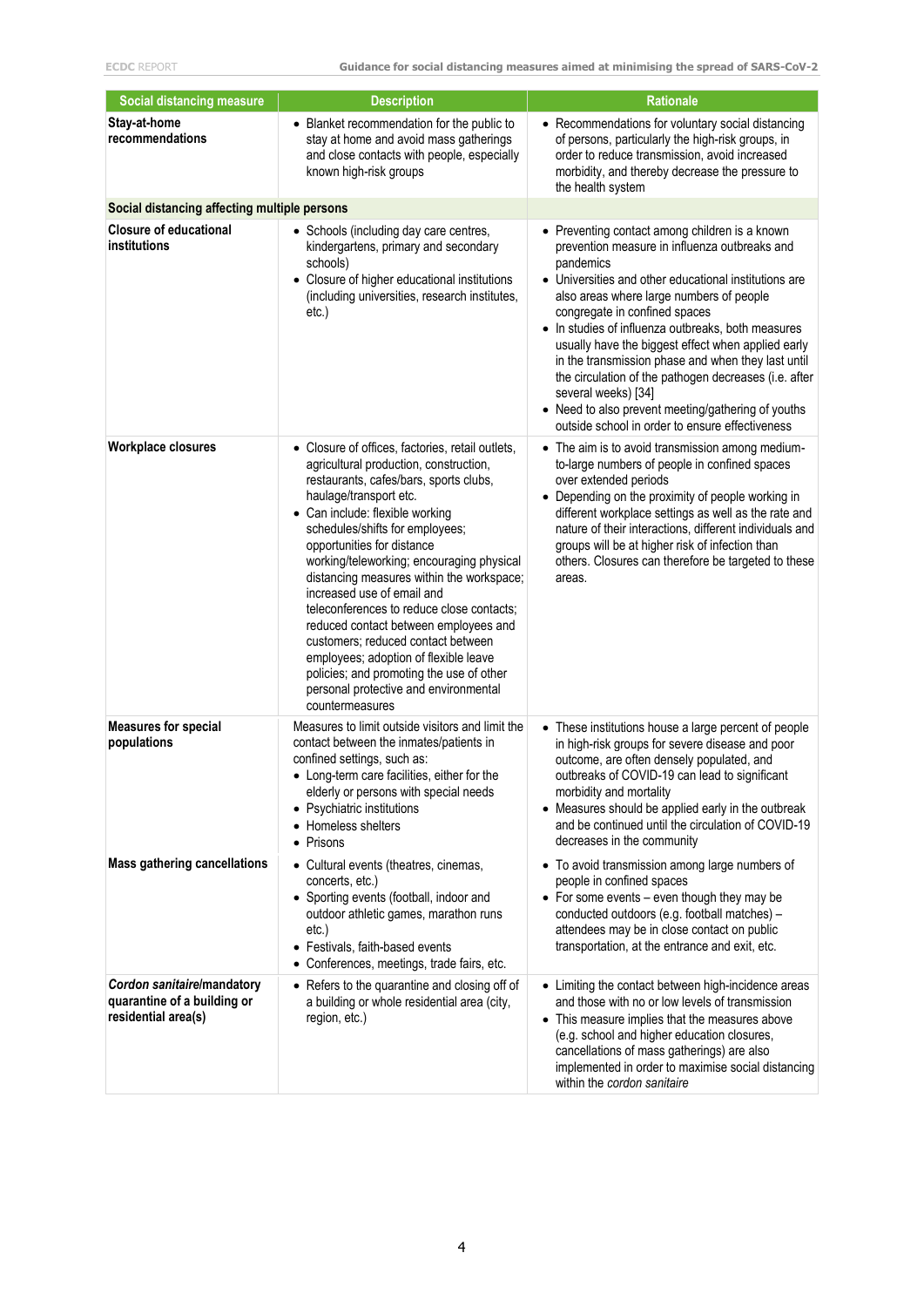## **When to initiate social distancing measures and exit strategies**

There is uncertainty over the effectiveness of most social distancing measures as a means of controlling COVID-19. However, due to the relatively high transmissibility of the virus, the impact of such measures on the peak magnitude of the epidemic and the potential delay of the peak is likely to depend on how early the measures are taken in the context of the local epidemiological situation. In addition, layering of multiple measures is likely to increase the composite effectiveness of individual measures.

Observational and modelling evidence from past pandemics (e.g. influenza pandemics) and from the experiences with COVID-19 in China indicates that the early, decisive, rapid, coordinated and comprehensive implementation of social distancing measures are likely to be more effective in slowing the spread of the virus than delayed actions [6-8]: it is estimated that if a range of non-pharmaceutical interventions, including social distancing, had been conducted one week, two weeks, or three weeks earlier in China, the number of COVID-19 cases could have been reduced by 66%, 86%, and 95%, respectively, while also significantly reducing the number of affected areas [9].

There is no one-size-fits-all method of deciding on the best time to enact social distancing measures that involve closures, cancellations or quarantine of entire affected areas. In an epidemiological situation between scenario 3 (localised outbreaks that start to merge, becoming indistinct) and scenario 4 (widespread sustained transmission of COVID-19) [4], the detection of COVID-19 cases and/or deaths outside of known chains of transmission provides a signal that such social distancing measures should be implemented. In addition, data support the simultaneous implementation of several layers of social distancing at once, rather than one by one [7]. For example, if schools are closed but workplaces remain open, parents and caregivers may need to ask grandparents to take care of their (possibly infected) children while they continue working. This could lead directly to increased transmission to individuals who are at high risk of severe disease.

In the meantime, as a means of facilitating public acceptance of social distancing measures, it is important that an anticipated end date is established and communicated as soon as possible. It should also be made clear to the population that a) the measures could be extended if circumstances require it, and that b) some measures may be removed or reduced while others remain in place. In addition, plans should be drawn up and communicated to the public that there is the possibility of re-imposing large-scale social distancing measures if there is a resurgence of transmission following the lifting of measures. ECDC is currently working on an analysis of possible exit strategies (including timing). The results will be included in the next edition of this document.

Note that in the absence of mass vaccination programmes, the development of sufficient levels of immunity in the population through natural infection ('herd immunity') is the only way to eventually decrease transmission opportunities in the community. Ultimately, when 'herd immunity' is sufficient, social distancing measures become obsolete.

## **Considerations when implementing social distancing measures**

Some of the generic challenges authorities will face when implementing social distance measures are presented below; details of the specific measures are given in Table 2 below.

### **Social and political factors**

Every EU/EEA country has a specific social, political and constitutional context. What may be acceptable and feasible in one setting may not be in another. Societal norms and values underpinning freedom of movement and travel will need to be weighed against precautionary principles and the public acceptance of risks [10]. It is important to consider, anticipate and plan for mitigation, while keeping in mind the considerable public reaction that social distancing measures may cause. There is no one-size-fits-all approach for implementation of social distancing measures.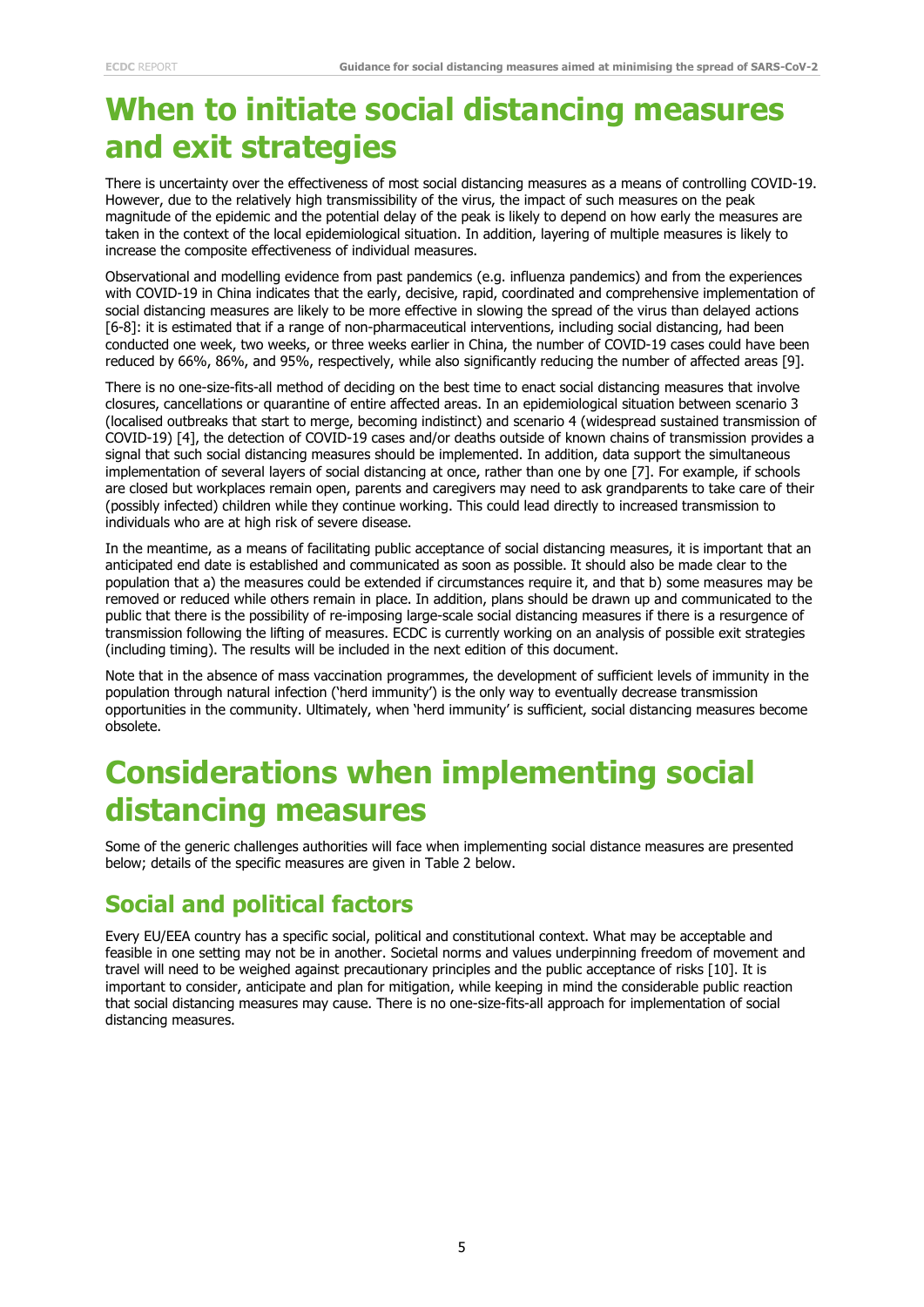#### **Human rights and proportionality of response**

Restrictive public health measures must always respect existing national legislation, as well as international legal and ethical principles, such as the UN Siracusa Principles [11] and the International Health Regulations, Article 3 [12]. On this basis, the following conditions should be met:

'Public necessity, demonstrated effectiveness and scientific rationale, proportionality and least infringement, reciprocity, justice and fairness' [13].

It is important, for example, that people should not be quarantined to protect the wider population if they themselves are then isolated in a high-transmission setting. Furthermore, quarantine should not differentiate between social or economic groups in a population [14].

#### **Risk communication**

A comprehensive risk communication strategy should be developed. It should, among other things, present to the public the rationale and justification behind the implemented social distancing measures. In addition to informing the population about mandated measures, a key component of this should be to encourage people to take action at a personal level as a means of protecting themselves. Different audiences should be targeted (for example through minority languages). A monitoring system should also be put in place to observe public perceptions and opinions of both the outbreak and the response to the outbreak [15].

### **Countering stigma**

Evidence from previous infectious disease epidemics indicates that people and/or groups who have been subjected to quarantine or self-isolation – even if not infected themselves – may be stigmatised [16], which can undermine their capacity to adhere to the public health measures in place and may have longer-term social implications [17]. It is important for the authorities to proactively address potential stigma by promoting a sense of solidarity in the population: everyone is to some extent at risk, and that 'we are all in this together' [18].

### **Support for people and communities subjected to social distancing measures**

To facilitate adherence to, and implementation of, social isolation measures, a support system should be prepared and communicated to ensure the continued provision of essential services and supplies (e.g. food, medication and access to healthcare) to people and communities subjected to social distancing measures [19, 20]. Consideration should also be given to the potential effects of the social distancing measures on mental health of the affected individuals [17, 19]. Encouraging contact with friends, family and other networks via internet-based communications systems, social media and phone is an important means of promoting mental well-being. The benefits of encouraging people to engage in physical activity – whether in their homes or, alone, outside – should also be stressed, as should advice to eat healthy, well-balanced meals; drink enough water; and try to avoid smoking, alcohol and drugs [35].

#### **Special support for vulnerable groups**

Vulnerable individuals – for example the elderly, those with underlying health conditions, disabled people, people with mental health problems, homeless people, and undocumented migrants – will require extra support [4a]. Authorities may want to consider coordinating with, and supporting, civil society and religious groups that already work with these populations [15].

### **Promoting solidarity and mutual community support**

There is anecdotal evidence from several countries where rigorous quarantine measures have been implemented of communities spontaneously engaging in shows of mutual support. These have included singing together and applauding health workers from the balconies of apartment buildings; hanging banners with encouraging messages (e.g. 'Andrà tutto bene' in Italy, which translates as 'Everything will be alright'); donations of food and face masks; and people reaching out to elderly or otherwise vulnerable neighbours to make sure that they feel supported and remembered. From the business community, there have also been offers from the producers of alcoholic drinks to turn their focus and activities towards the provision of hand sanitiser, which is in short supply in many settings. Official acknowledgment and promotion of such gestures of solidarity and mutual community support may facilitate stronger adherence to these very challenging measures for the population.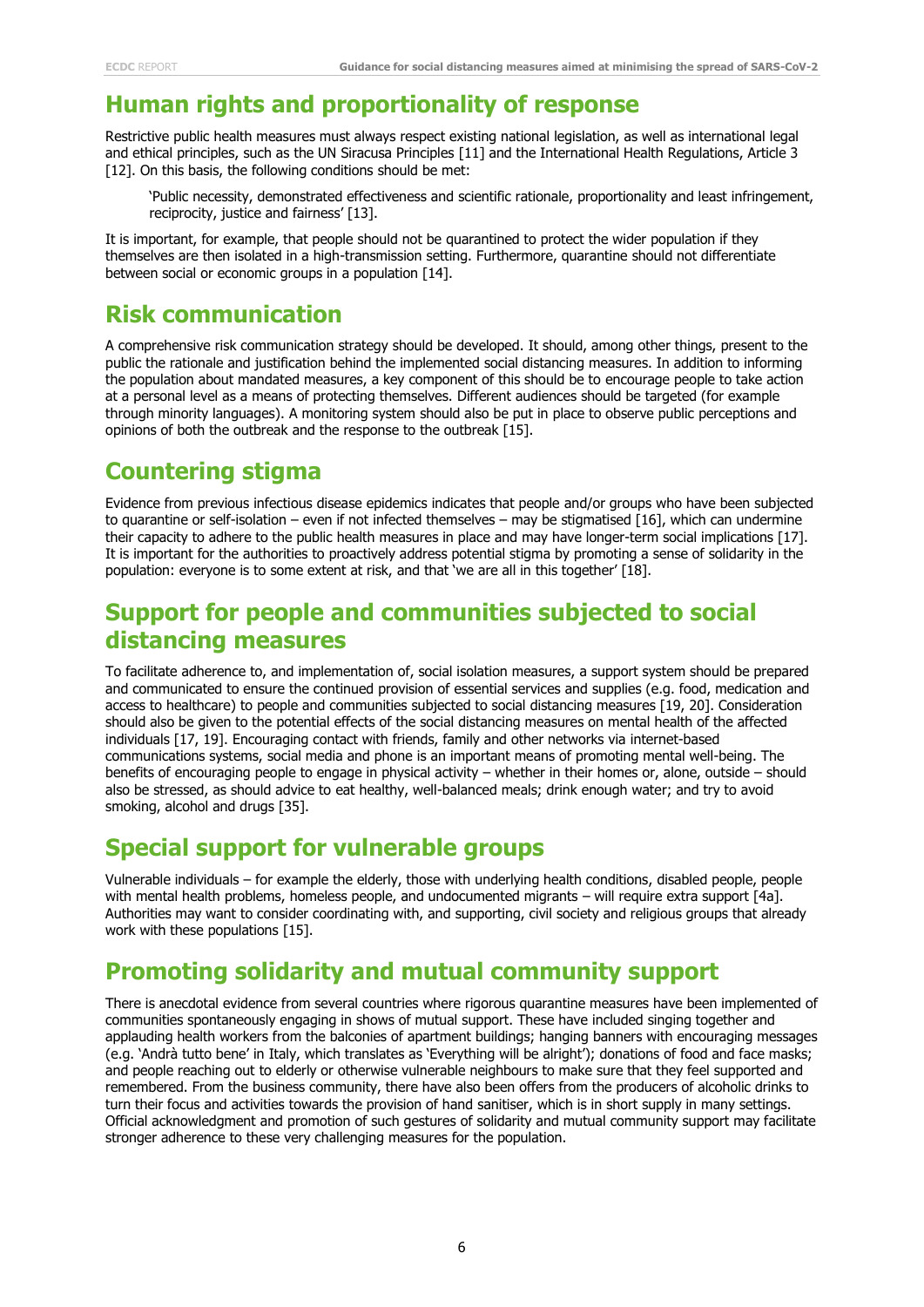### **Financial compensation for lost income and employment**

Restrictive social distancing measures carry with them short- and possibly medium-term financial burdens [1]. Families, communities and businesses will be affected, with low-wage and gig-economy (zero-hour contracts) workers facing particular challenges. Financial compensation for losses incurred may be seen as an essential component of the wider preventive strategy because it may facilitate adherence to the prescribed public health measures [22].

#### **Ensuring business continuity**

Business continuity management is the process by which an organisation ensures that its most critical activities and processes are operational regardless of incidents or disruptions. Some business continuity measures, such as teleworking, may also reduce transmission of the virus [23]. Business continuity should be ensured for those essential services for which the societal consequences of disruption would be high (e.g. law enforcement, healthcare, fire services, long-term care facilities, pharmacies, grocery shops, internet providers, prisons, and the utilities (water, gas, electricity) sector). Business continuity support should also be provided to non-critical and smaller businesses, which may be more prone to failure [24].

#### **Process and impact evaluation**

The epidemiological and social effects of mandated social distancing measures should be monitored throughout the period of enforcement and should be adapted accordingly in real time. Once the measures have been lifted, it will be important to conduct a systematic, comprehensive post-event evaluation in each setting in order to identify lessons and thereby inform future practice, for example in the event of a resurgence of the epidemic [1, 15].

| Table 2. Overview of implementation, stakeholders, considerations and potential barriers per type of |  |
|------------------------------------------------------------------------------------------------------|--|
| social distancing measure to be implemented                                                          |  |

| Social distancing measure       | <b>Stakeholders (in addition to</b><br>public health authorities)                                                                        | <b>Considerations and potential barriers</b>                                                                                                                                                                                                                                                                                                                                                                                                                                                                                                                                                                                                                                                                                                                                              |
|---------------------------------|------------------------------------------------------------------------------------------------------------------------------------------|-------------------------------------------------------------------------------------------------------------------------------------------------------------------------------------------------------------------------------------------------------------------------------------------------------------------------------------------------------------------------------------------------------------------------------------------------------------------------------------------------------------------------------------------------------------------------------------------------------------------------------------------------------------------------------------------------------------------------------------------------------------------------------------------|
| Individual social distancing    |                                                                                                                                          |                                                                                                                                                                                                                                                                                                                                                                                                                                                                                                                                                                                                                                                                                                                                                                                           |
| <b>Isolation of cases</b>       | Authorities at local and/or national<br>levels responsible for:<br>• Internal affairs<br>• Judicial system and law<br>enforcement bodies | • In the phase of widespread transmission, confirmed<br>COVID-19 cases with mild symptoms, or people with                                                                                                                                                                                                                                                                                                                                                                                                                                                                                                                                                                                                                                                                                 |
| <b>Quarantine of contacts</b>   |                                                                                                                                          | symptoms consistent with COVID-19, may be requested<br>to self-isolate at home                                                                                                                                                                                                                                                                                                                                                                                                                                                                                                                                                                                                                                                                                                            |
| Stay-at-home<br>recommendations |                                                                                                                                          | • Mandatory isolation of cases and/or and quarantine of<br>their contacts should be considered if persons do not<br>comply with voluntary isolation or self-quarantine<br>• Teleworking may not be an option for all quarantined<br>cases, and personal financial losses may occur<br>• Essential services (healthcare, schools, utilities, etc.) may<br>be severely affected if identified cases and/or contacts<br>include key workers<br>• Environmental cleaning should be conducted along with<br>the use of other personal protective measures (hand<br>hygiene and respiratory etiquette) while on self-isolation<br>• Face masks should be used at all times by symptomatic,<br>ill people when in contact with other people in the<br>household in order to avoid infecting them |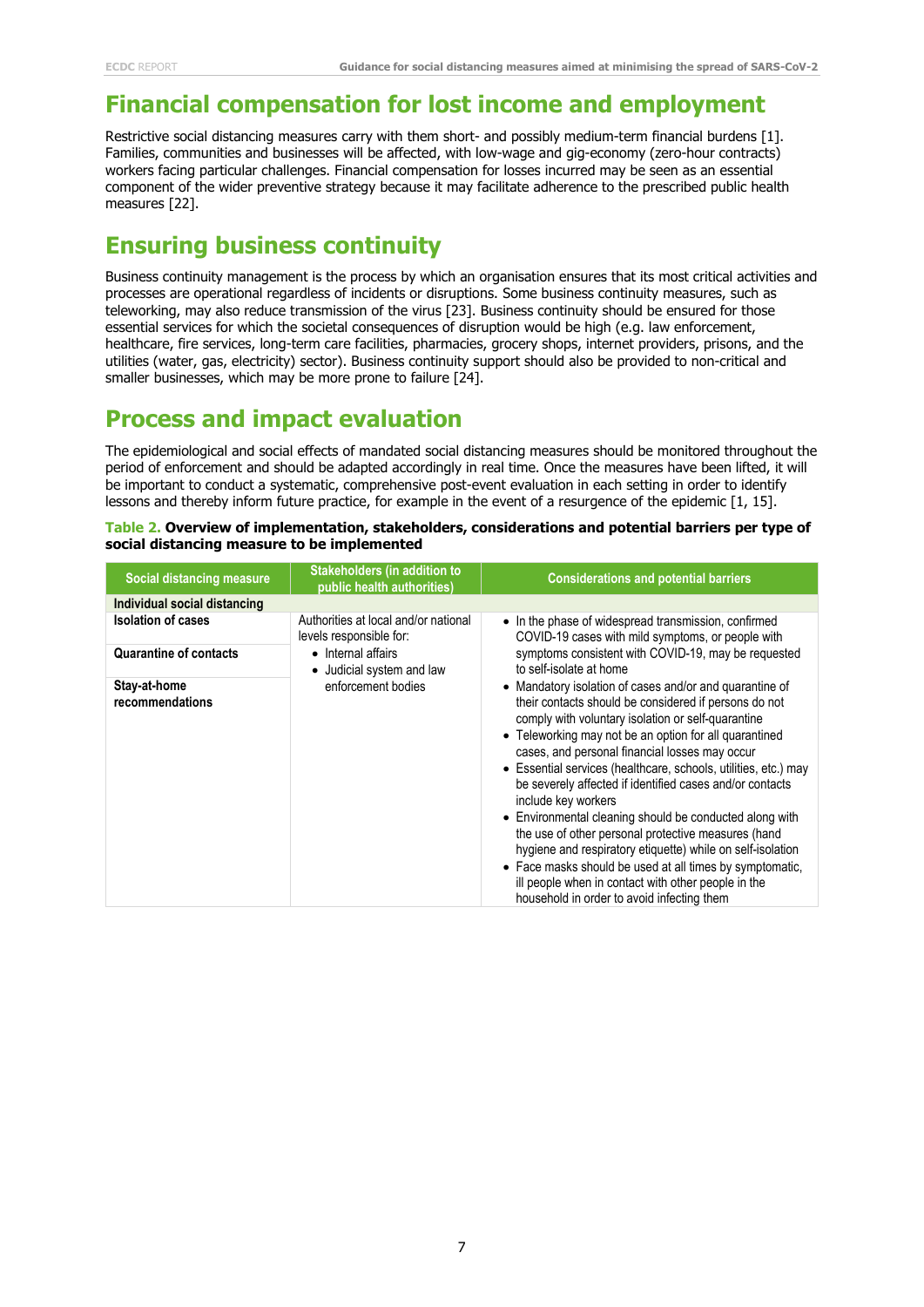| <b>Social distancing measure</b>                                                                                                                                                                                                                                           | <b>Stakeholders (in addition to</b><br>public health authorities)                                                                                                                                                                                                                                                                                              | <b>Considerations and potential barriers</b>                                                                                                                                                                                                                                                                                                                                                                                                                                                                                                                                                                                                                                                                                                                                                                                                                                                                                                                                                                                                                                                                                                                                                                                                                                                                                                                                                                                                                                               |  |  |  |
|----------------------------------------------------------------------------------------------------------------------------------------------------------------------------------------------------------------------------------------------------------------------------|----------------------------------------------------------------------------------------------------------------------------------------------------------------------------------------------------------------------------------------------------------------------------------------------------------------------------------------------------------------|--------------------------------------------------------------------------------------------------------------------------------------------------------------------------------------------------------------------------------------------------------------------------------------------------------------------------------------------------------------------------------------------------------------------------------------------------------------------------------------------------------------------------------------------------------------------------------------------------------------------------------------------------------------------------------------------------------------------------------------------------------------------------------------------------------------------------------------------------------------------------------------------------------------------------------------------------------------------------------------------------------------------------------------------------------------------------------------------------------------------------------------------------------------------------------------------------------------------------------------------------------------------------------------------------------------------------------------------------------------------------------------------------------------------------------------------------------------------------------------------|--|--|--|
| Social distancing affecting multiple persons                                                                                                                                                                                                                               |                                                                                                                                                                                                                                                                                                                                                                |                                                                                                                                                                                                                                                                                                                                                                                                                                                                                                                                                                                                                                                                                                                                                                                                                                                                                                                                                                                                                                                                                                                                                                                                                                                                                                                                                                                                                                                                                            |  |  |  |
| <b>Closure of educational</b><br>institutions:<br>• Schools (including day care<br>centres, kindergartens,<br>primary and secondary<br>schools) [25]<br>• Higher education<br>institutions closure<br>(universities, research<br>institutes, academic<br>institutes, etc.) | Ministries/authorities at local<br>and/or national levels<br>responsible for:<br>$\bullet$ Health<br>• Education<br>Internal affairs<br>$\bullet$<br>• Regional education<br>authorities<br>• Foreign affairs<br>• Deans/boards of public and<br>private universities<br>• Boards of research<br>institutions<br>• Parent associations<br>Student associations | <b>Considerations for educational institutions</b><br>• Need to ensure continuity of education, but be aware of<br>unequal access to digital education<br>• Dropout rates may increase while schools and<br>universities are closed<br>• Social isolation because educational institutions are a<br>hub of social activity and human interaction<br>• Community and financial pressures to remain open<br><b>Schools</b><br>• Parents may miss work and will incur financial losses;<br>some may lose their jobs, which could disproportionately<br>affect one-parent households<br>• Adverse effect on health system because a significant<br>percentage of women work in the health sector and may<br>need to stay home to care for children<br>• Adverse effect on children's nutrition because many rely<br>on meals provided at schools<br><b>Higher education</b><br>• Universities may need to cancel other mass gathering<br>events, e.g. conferences, project meetings, workshops,<br>etc., therefore incurring loss of funds<br>• Research trips and field work may need to be<br>postponed/cancelled, therefore incurring loss of funds<br>• Consider the needs of visiting students and teaching staff<br>from other countries who may have specific visas and/or<br>limited resources<br>• Special considerations and instructions are needed for<br>dormitories<br>• Research laboratories may need to maintain skeleton<br>staff to take care of long-lasting and/or costly |  |  |  |
| <b>Workplace closures:</b><br>• Offices<br>Factories<br><b>Retail Outlets</b><br>Construction<br>• Restaurants, cafes/bars<br>• Sports clubs<br>• Haulage/transport                                                                                                        | • Trade Ministry<br><b>Finance Ministry</b><br><b>Emergency services</b><br>$\bullet$<br>Employers<br>$\bullet$<br><b>Business federations</b><br><b>Trade Unions</b>                                                                                                                                                                                          | experiments, or feed/take care of laboratory animals<br><b>Considerations for workplaces</b><br>• Every effort should be made to ensure that essential<br>services are maintained (e.g. law enforcement,<br>healthcare, fire services, long-term care facilities,<br>pharmacies, grocery shops, internet providers, prisons,<br>and utilities such as water, gas and electricity), even if<br>they can only be manned by skeleton staff<br>• Wherever possible, employees should telework from<br>home and use videoconferencing tools for meetings<br>• Teleworking may not be an option in all cases, and<br>substantial personal financial losses and/or loss of<br>employment may occur<br>• Low-wage and gig-economy (zero-hour contracts)<br>workers may face particular challenges<br>• Some social distancing measures can be taken while<br>workplaces remain open (see Table 1)<br>• Financial compensation from the state for losses incurred<br>may be seen as an essential component of the wider<br>preventive strategy because it may facilitate adherence to<br>the prescribed public health measures                                                                                                                                                                                                                                                                                                                                                                      |  |  |  |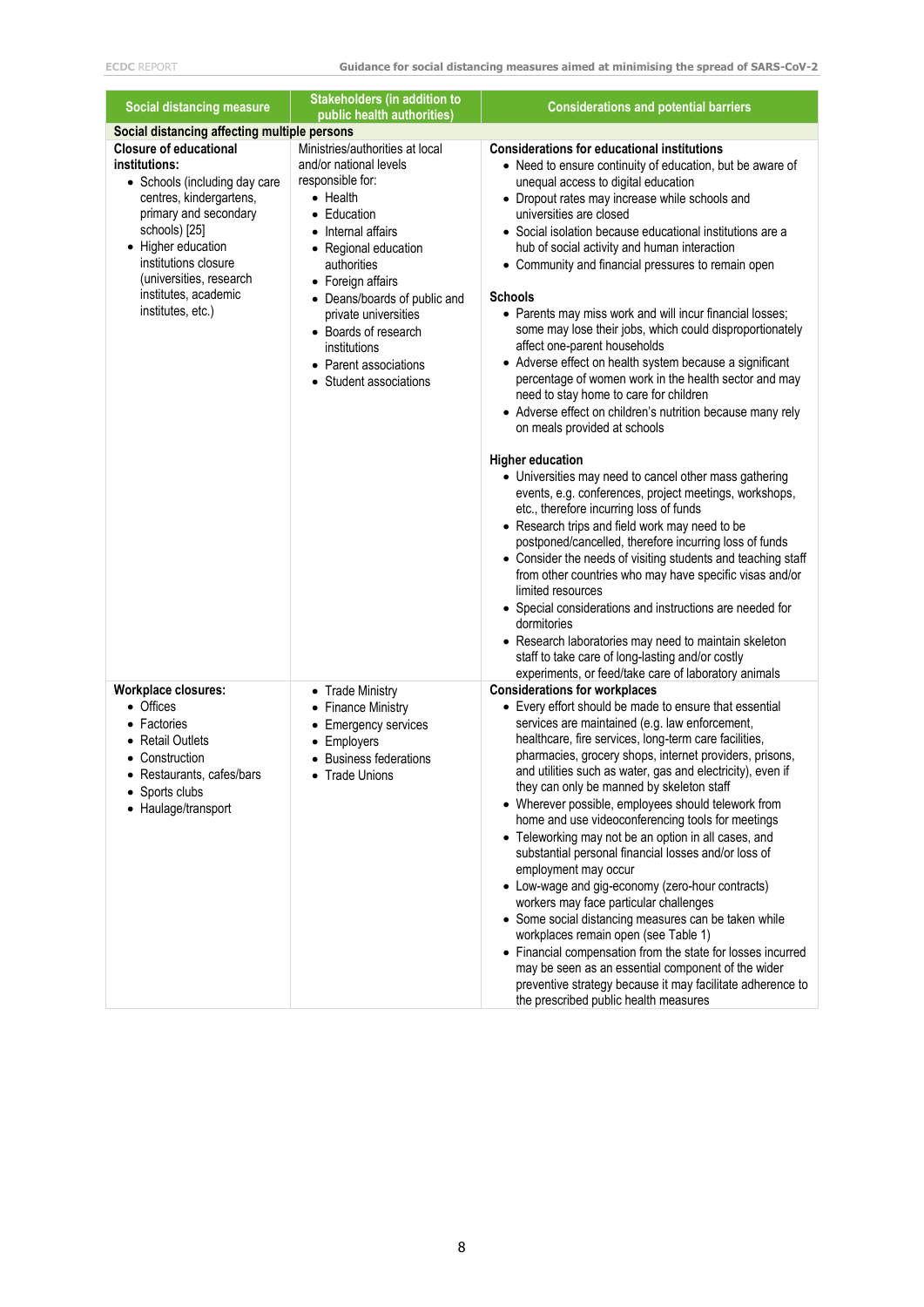| <b>Social distancing measure</b>                                                                                                                                                                                                                                    | <b>Stakeholders (in addition to</b><br>public health authorities)                                                                                                                                                                                                                                                                                                                                                                                                                                            | <b>Considerations and potential barriers</b>                                                                                                                                                                                                                                                                                                                                                                                                                                                                                                                                                                                                                                                                                                                                                                                                                                                                                                                                                                                                                                                                                                                                                                                                    |
|---------------------------------------------------------------------------------------------------------------------------------------------------------------------------------------------------------------------------------------------------------------------|--------------------------------------------------------------------------------------------------------------------------------------------------------------------------------------------------------------------------------------------------------------------------------------------------------------------------------------------------------------------------------------------------------------------------------------------------------------------------------------------------------------|-------------------------------------------------------------------------------------------------------------------------------------------------------------------------------------------------------------------------------------------------------------------------------------------------------------------------------------------------------------------------------------------------------------------------------------------------------------------------------------------------------------------------------------------------------------------------------------------------------------------------------------------------------------------------------------------------------------------------------------------------------------------------------------------------------------------------------------------------------------------------------------------------------------------------------------------------------------------------------------------------------------------------------------------------------------------------------------------------------------------------------------------------------------------------------------------------------------------------------------------------|
| <b>Measures for special confined</b><br>populations, including:<br>• Long-term care facilities<br>[26]<br>• Psychiatric institutions<br>• Prisons, etc.                                                                                                             | Ministries/ authorities at local<br>and/or national levels<br>responsible for:<br>• Health<br>• Interior affairs<br>• Judicial system and law<br>enforcement bodies                                                                                                                                                                                                                                                                                                                                          | <b>Considerations for institutions</b><br>• Increased mental-health issues (e.g. depression) among<br>patients/inmates and further alienation of<br>patients/inmates from society<br>• Strict instructions to staff of such institutions saying that<br>they should not come to work if they experience<br>symptoms of respiratory illness and/or fever<br>• Virtual family visits can be organised if outside visitors are<br>not allowed for an extended period of time<br>• Need to ensure appropriate infection control within<br>facilities<br><b>Prisons</b><br>• Prisoner discontent; riots                                                                                                                                                                                                                                                                                                                                                                                                                                                                                                                                                                                                                                              |
| Mass gathering cancellation,<br>Including:<br>• Culture events (theatres,<br>cinemas, concerts, etc.)<br>• Sporting events (football,<br>indoor and outdoor athletic<br>games, marathons, etc.)<br>• Festivals<br>• Faith-based events<br>• Conferences<br>[27, 28] | Ministries/authorities at local<br>and/or national levels responsible<br>for:<br>$\bullet$ Health<br>Interior affairs<br>$\bullet$<br>• Foreign affairs<br>• Culture and religious affairs<br>• Event-organising committees<br>(national and international<br>levels)<br>• Regional and local<br>authorities<br>• Professional associations<br>and boards<br>• Religious leaders and<br>organisations                                                                                                        | All mass gathering events<br>• Financial losses for organisers and possible rise in<br>unemployment<br>• Financial losses for attendees (ticket fees,<br>accommodation fees, transportation fees, etc.)<br>• Financial losses for affiliated businesses (media, catering,<br>sponsorships, etc.)<br>• Damage to brand names<br>• Subsequent decreases in tourism<br>• Decreased revenue from taxes<br>• Disappointment from fans who consider cancellation an<br>overreaction (with potential accompanying political cost)<br><b>Faith-based events</b><br>Given that religious leaders play a strong role in shaping<br>opinions, they need to be engaged early in the process in<br>order to facilitate adherence                                                                                                                                                                                                                                                                                                                                                                                                                                                                                                                             |
| <b>Cordon sanitaire:</b><br>Mandatory quarantine of a<br>building or residential area(s)<br>$[29]$                                                                                                                                                                  | Ministries/ authorities at local<br>and/or national levels (may need<br>to escalate to the highest<br>government authority) responsible<br>for:<br>$\bullet$ Health<br>Interior<br>• Regional & local authorities<br>Businesses and trade unions<br>$\bullet$<br>• Homeowner and rental<br>associations<br>• Judicial system and law<br>enforcement bodies<br>• Civil protection<br>Long-term care facilities<br>٠<br>Prisons<br>Mental health care facilities<br>Community and faith leaders<br>• Education | All areas<br>• Consideration of which categories of activities and<br>individuals could be exempted from the restrictions<br>• Considering the needs of older adults, persons with<br>disabilities, and other vulnerable individuals (e.g.<br>homeless people, people with mental health problems,<br>and undocumented migrants)<br>• Timing of the announcement in order to minimise the<br>number of people seeking to 'escape' before enforcement<br>• Need to ensure availability of basic necessities including<br>food, water, medicine, and sanitation supplies<br>• Functioning utilities (water, gas, electricity, internet)<br>Human rights of people living in the area<br>$\bullet$<br>• Significant financial losses throughout the region<br>• Need to frequently revisit rationale to ensure that social<br>distancing measures are still needed<br>• Need to ensure access to health services for the<br>population within the cordon<br>• Need to ensure appropriate measures are taken within<br>the cordon to decrease transmission within the population<br><b>Businesses</b><br>• Financial losses for most or all businesses<br>• Loss of employment<br>• Change in patterns of commerce<br>• Interrupted supply/delivery |

Note: For details of these measures and their rationale, please see Table 1.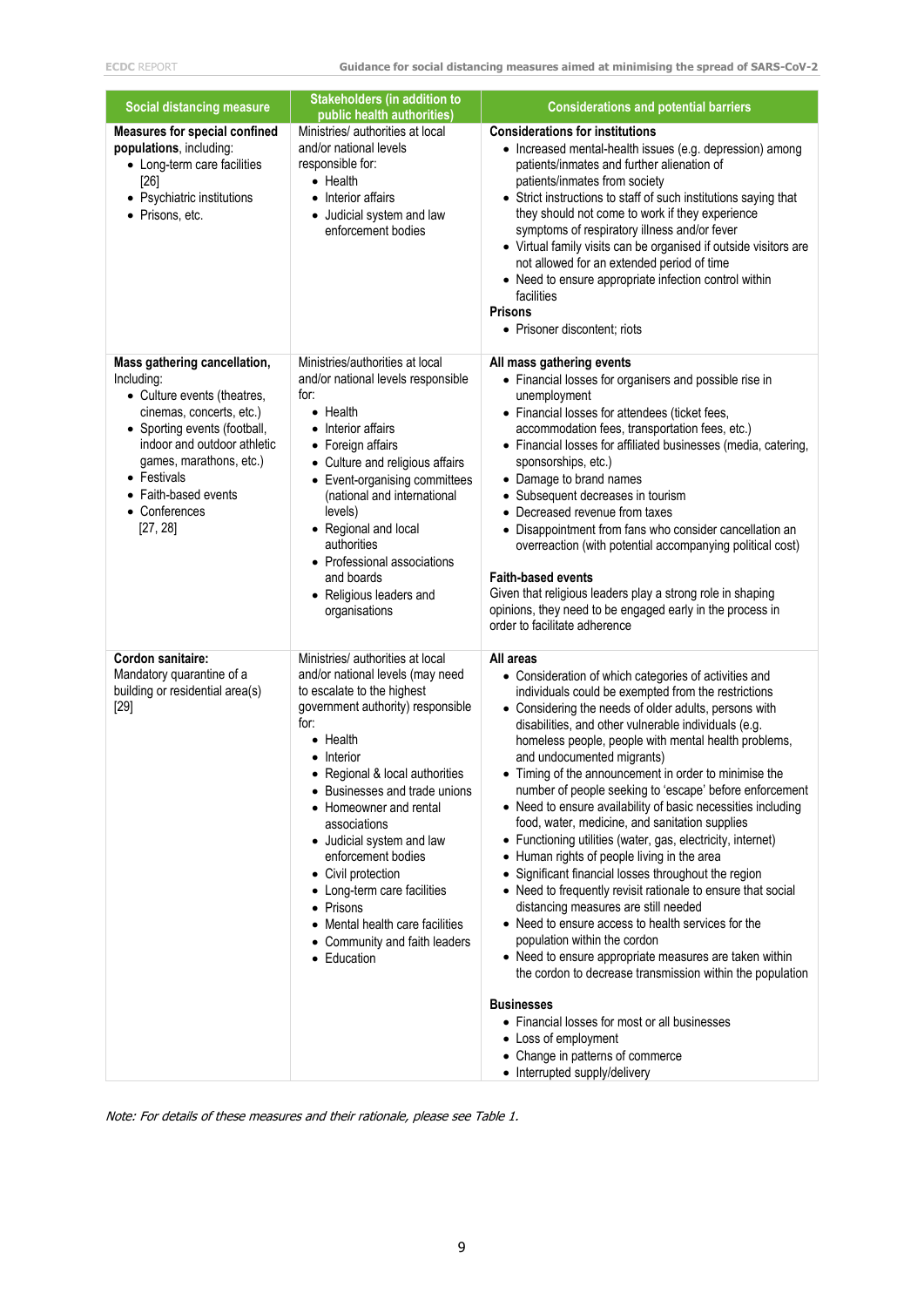## **Contributing authors (in alphabetical order)**

Cornelia Adlhoch, Agoritsa Baka, Massimo Ciotti, Joana Gomes Dias, John Kinsman, Katrin Leitmeyer, Angeliki Melidou, Teymur Noori, Anastasia Pharris, Pasi Penttinen, Paul Riley, Andreea Salajan, Jonathan Suk, Svetla Tsolova, Marieke van der Werf, Emma Wiltshire, Andrea Würz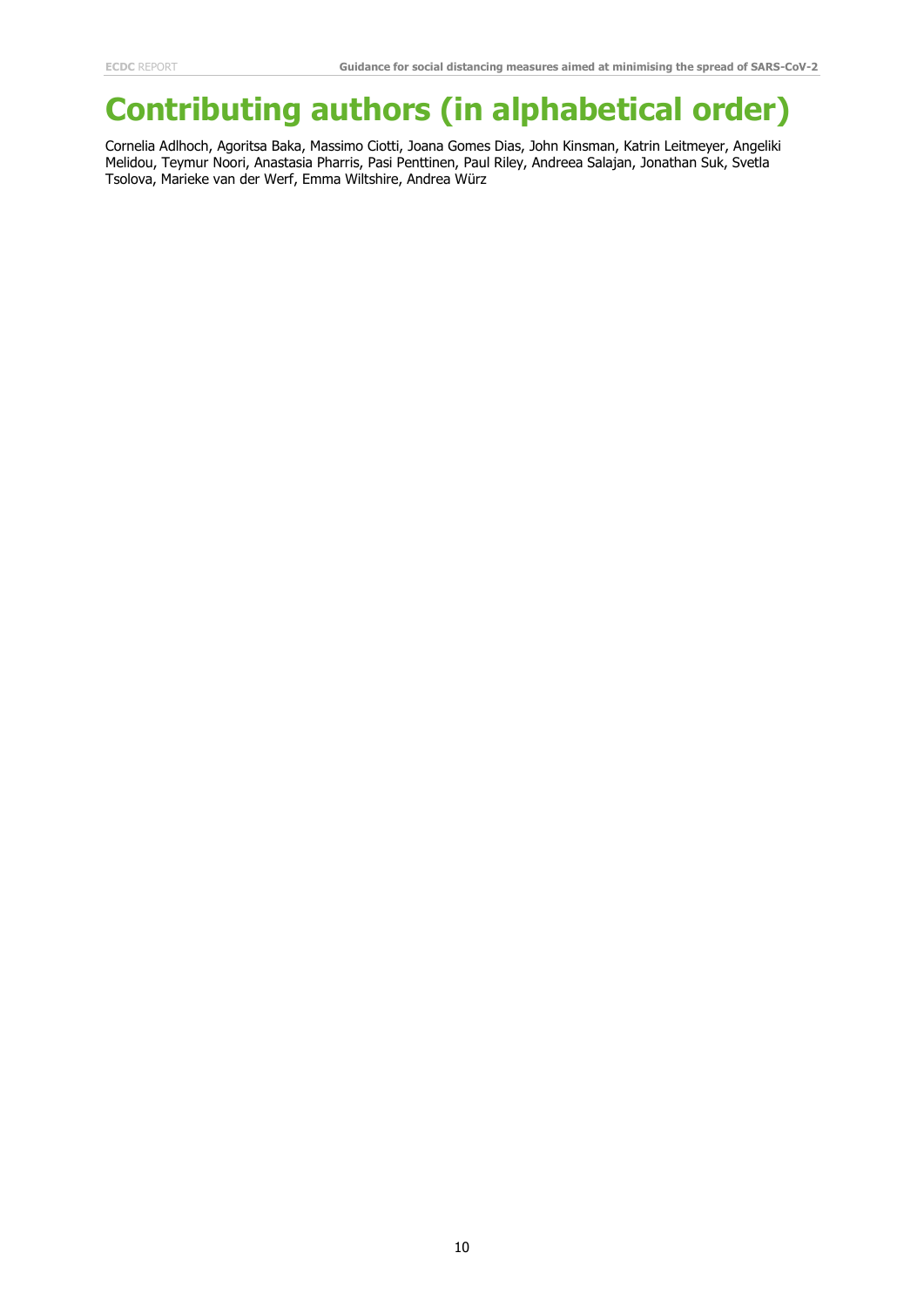## **References**

- 1. Anderson R, Heesterbeek H, Klinkenberg D, Hollingswort T. How will country-based mitigation measures influence the course of the COVID-19 epidemic? Lancet. 2020.
- 2. European Centre for Disease Prevention and Control. Guidelines for the use of non-pharmaceutical measures to delay and mitigate the impact of 2019-nCoV. Stockholm: ECDC; 2020.
- 3. COVID-19: 'Top priority' must be on containment, insists WHO's Tedros: UN News; 2020. Available from: [https://news.un.org/en/story/2020/03/1058461.](https://news.un.org/en/story/2020/03/1058461)
- 4. European Centre for Disease Prevention and Control. Outbreak of novel coronavirus disease 2019 (COVID-19): increased transmission globally – fifth update. Stockholm: ECDC; 2020.
- 4a. European Centre for Disease Prevention and Control. Novel coronavirus disease 2019 (COVID-19) pandemic: increased transmission in the EU/EEA and the UK – sixth update, 12 March 2020. Stockholm: ECDC; 2020.
- 5. European Centre for Disease Prevention and Control. The use of evidence in decision making during public health emergencies. Stockholm: ECDC; 2019.
- 6. WHO. Report of the WHO-China Joint Mission on Coronavirus Disease 2019 (COVID-19). Geneva: World Health Organization; 2020.
- 7. Hatchett R, Mecher C, Lipsitch M. Public health interventions and epidemic intensity during the 1918 influenza pandemic PNAS. 2007;104 (18):7582–7.
- 8. Medicine Io. Modeling community containment for pandemic influenza: a letter report. Washington, DC: National Academies Press; 2006.
- 9. Lai S, Ruktanonchai N, Zhou L, Prosper O, Luo W, Floyd J. Effect of non-pharmaceutical interventions for containing the COVID-19 outbreak: an observational and modelling study. medRxiv. 2020.
- 10. Ipsos Mori. Poll of 8 countries finds majority say coronavirus poses a threat to the world 2020. Available from: https://www.ipsos.com/ipsos-mori/en-uk/poll-8-countries-finds-majority-say-coronavirus-posesthreat-world.
- 11. United Nations, Economic and Social Council (UNESCO). Siracusa principles on the limitation and derogation provisions in the international covenant on civil and political rights, U.N. Doc. E/CN.4/1985/4, Annex (1985). United Nations; 1985 [Available from: [http://hrlibrary.umn.edu/instree/siracusaprinciples.html.](ttp://hrlibrary.umn.edu/instree/siracusaprinciples.html.)
- 12. WHO. International Health Regulations. 3 ed. Geneva: World Health Organization; 2005.
- 13. Calain P, Poncin M. Reaching out to Ebola victims: coercion, persuasion or an appeal for self-sacrifice? Soc Sci Med. 2015;147:126-33.
- 14. Gonsalves G, Kapczynski A, Ko A, Parmet W, Burris S. Achieving A Fair and Effective COVID-19 Response: An Open Letter to Vice-President Mike Pence, and Other Federal, State and Local Leaders from Public Health and Legal Experts in the United States.: Yale School of Public Health, Yale Law School; 2020.
- 15. European Centre for Disease Prevention and Control. Guidance on community engagement for public health events caused by communicable disease threats in the EU/EEA. Stockholm: ECDC; 2020.
- 16. Desclaux A, Badjib D, Ndioneb A, Sow K. Accepted monitoring or endured quarantine? Ebola contacts' perceptions in Senegal. Social Science & Medicine. 2017;178:38-45.
- 17. Brooks S, Webster R, Smith L, Woodland L, Wessely S, Greenberg N. The psychological impact of quarantine and how to reduce it: rapid review of the evidence. Lancet. 2020.
- 18. Brown L, Trujillo L, Macintyre K. Interventions to Reduce HIV/AIDS Stigma: What Have We Learned? : Horizons Program, Tulane University; 2001.
- 19. DiGiovanni C, Conley J, Chiu D, Zaborski J. Factors Influencing Compliance with Quarantine in Toronto During the 2003 SARS Outbreak. Biosecurity and Bioterrorism: Biodefense Strategy, Practice, and Science. 2004;2(4):265-72.
- 20. Barbera J, Macintyre A, Gostin L. Large-scale quarantine following biological terrorism in the United States Scientific Examination, Logistic and Legal Limits, and Possible Consequences. JAMA. 2001;286(21):2711-7.
- 21. European Centre for Disease Prevention and Control. Outbreak of novel coronavirus disease 2019 (COVID-19): increased transmission globally – fifth update, 2 March 2020. Stockholm: ECDC; 2020.
- 22. European Centre for Disease Prevention and Control. Community and institutional public health emergency preparedness synergies – enablers and barriers. Case studies on acute gastroenteritis in two EU/EEA Member States. Stockholm: ECDC; 2019.
- 23. Willem L, Hoang T, Funk S, Coletti P, Beutels P, Hens N. SOCRATES: An online tool leveraging a social contact data sharing initiative to assess mitigation strategies for COVID-19. medRxiv. 2020.